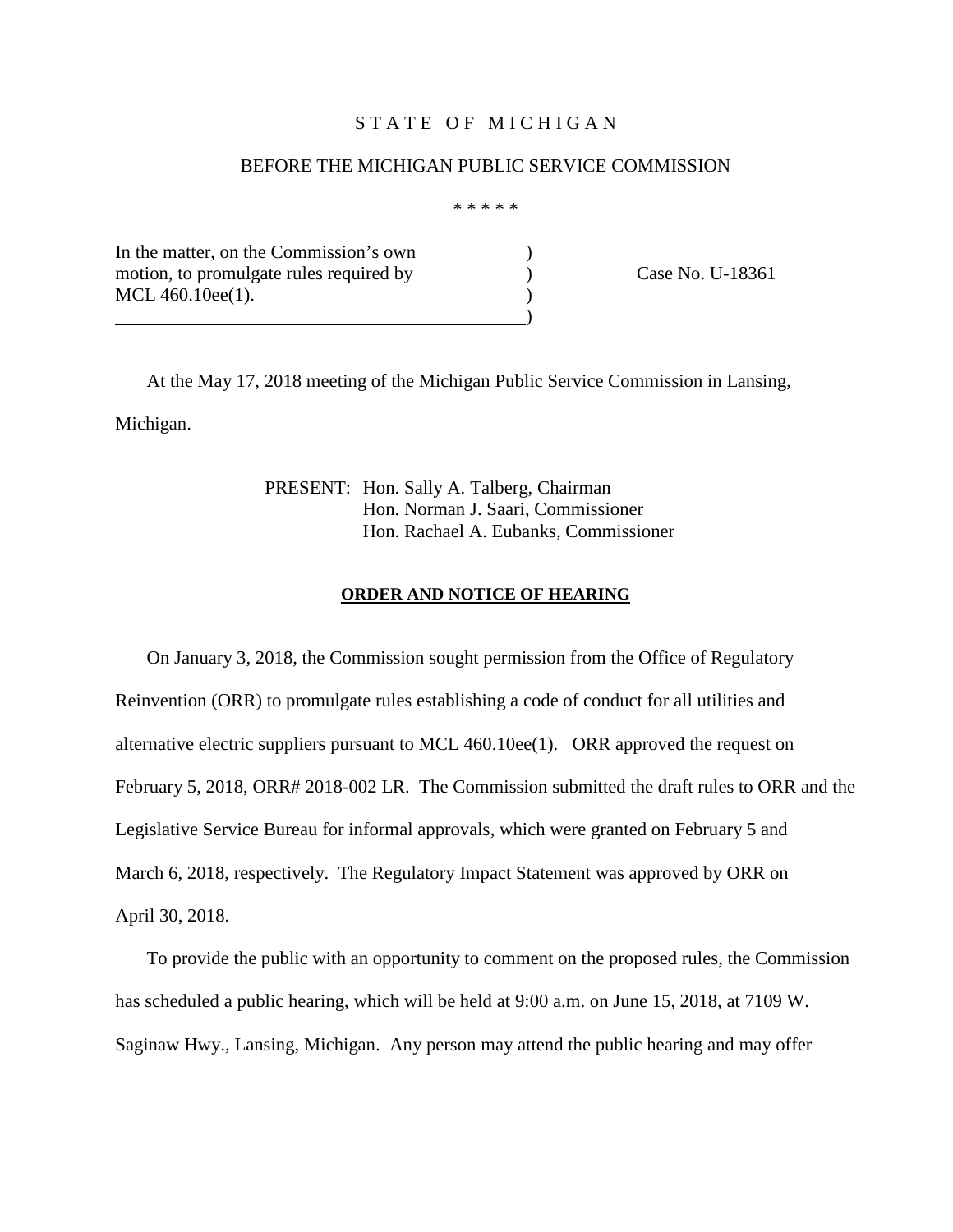comments on the proposed rules. The Commission encourages interested persons to become involved in the proceedings.

In addition, any person may submit written comments regarding the proposed rules. The comments should reference Case No. U-18361, and must be received no later than 5:00 p.m. on June 29, 2018. Address mailed comments to: Executive Secretary, Michigan Public Service Commission, P.O. Box 30221, Lansing, MI 48909. Electronic comments may be e-mailed to [mpscedockets@michigan.gov.](mailto:mpscedockets@michigan.gov) If you require assistance prior to filing, contact Commission staff at (517) 284-8090 or by e-mail at [mpscedockets@michigan.gov.](mailto:mpscedockets@michigan.gov) All information submitted to the Commission in this matter will become public information available on the Commission's website and subject to disclosure; and all comments will be filed in Case No. U-18361.

# THEREFORE, IT IS ORDERED that:

A. A public hearing regarding the promulgation of rules establishing a code of conduct for all utilities and alternative electric suppliers shall be held at 9:00 a.m. on June 15, 2018, at 7109 W. Saginaw Hwy., Lansing, Michigan. A notice of hearing is attached to this order as Exhibit A. A copy of the proposed rulemaking is attached to this order as Exhibit B.

B. The public hearing will be legislative in nature and any person may present data, views, questions, and arguments regarding the proposed rules. Statements may be limited in duration by the presiding officer in order to ensure that all interested parties have an opportunity to participate in the proceedings. If necessary, the proceeding will continue on such dates as the presiding officer may schedule until all persons have had a reasonable opportunity to be heard.

C. Any person may file written comments, suggestions, data, views, questions, argument, and modifications concerning the proposed rules. To be considered, all comments must be received at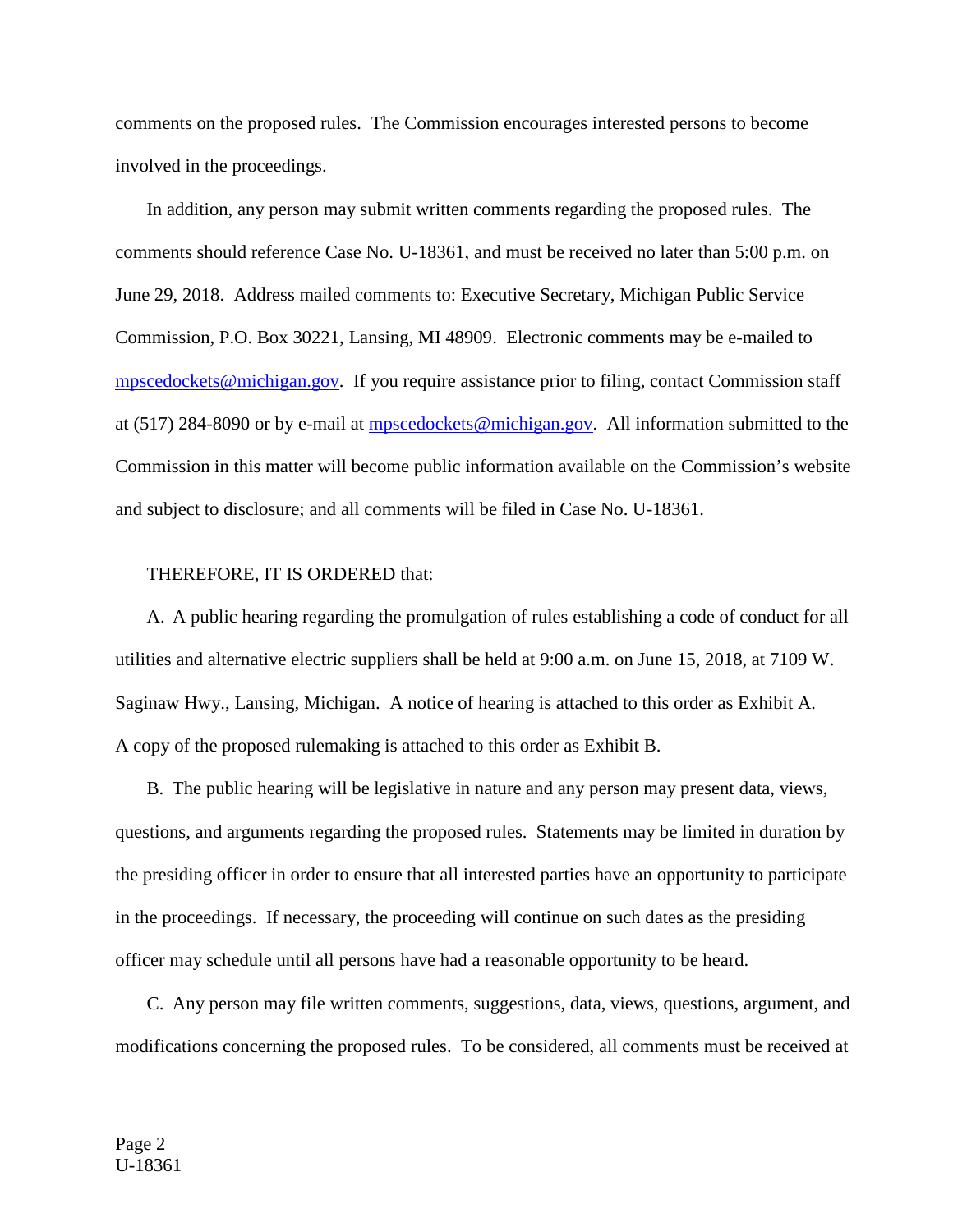the Commission no later than 5:00 p.m. on June 29, 2018, and should reference Case No. U-18361.

The Commission reserves jurisdiction and may issue further orders as necessary.

MICHIGAN PUBLIC SERVICE COMMISSION

 $SayA$  Tab \_\_\_\_\_\_\_\_\_\_\_\_\_\_\_\_\_\_\_\_\_\_\_\_\_\_\_\_\_\_\_\_\_\_\_\_\_\_\_\_

Sally A. Talberg, Chairman

*(Rommen)* Savin \_\_\_\_\_\_\_\_\_\_\_\_\_\_\_\_\_\_\_\_\_\_\_\_\_\_\_\_\_\_\_\_\_\_\_\_\_\_\_\_

Norman J. Saari, Commissioner

Rachael Cultureles

Rachael A. Eubanks, Commissioner

\_\_\_\_\_\_\_\_\_\_\_\_\_\_\_\_\_\_\_\_\_\_\_\_\_\_\_\_\_\_\_\_\_\_\_\_\_\_\_\_

By its action of May 17, 2018.

Fanil \_\_\_\_\_\_\_\_\_\_\_\_\_\_\_\_\_\_\_\_\_\_\_\_\_\_\_\_\_\_\_\_

Kavita Kale, Executive Secretary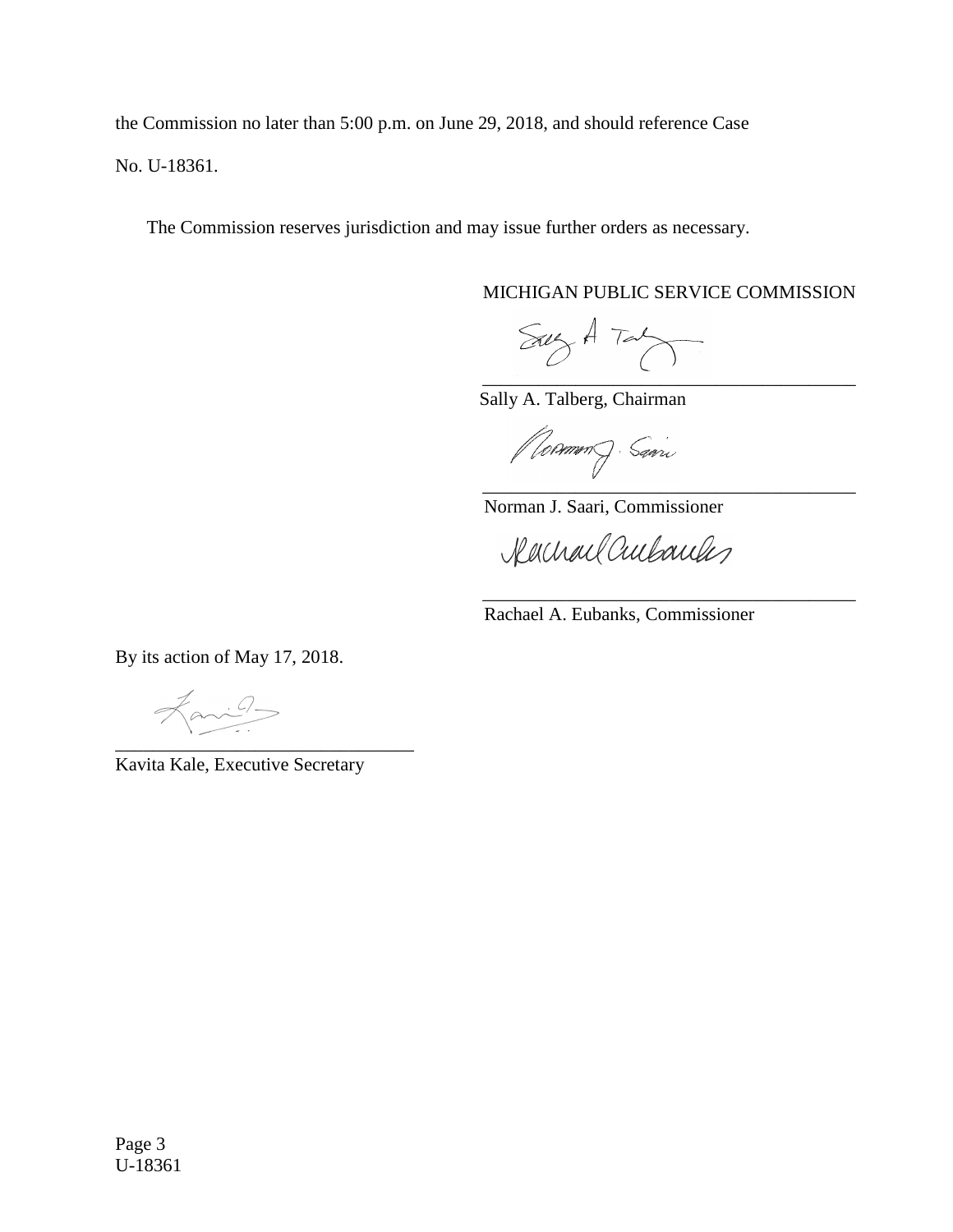#### **STATE OF MICHIGAN BEFORE THE MICHIGAN PUBLIC SERVICE COMMISSION**

#### **NOTICE OF HEARING REGARDING THE ADOPTION OF ADMINISTRATIVE RULES GOVERNING THE CODE OF CONDUCT FOR REGULATED UTILITIES CASE NO. U-18361; ORR #2018-002**

- The Michigan Public Service Commission is considering the adoption of rules governing the code of conduct for regulated utilities, which will be located at R 460.10101 to R 460.10113. The Commission will hold a public hearing to solicit comments from anyone who wishes to comment on the proposed rules.
- The information below describes how a person may participate in this case.
	- You may contact the Michigan Public Service Commission, P.O. Box 30221, Lansing, Michigan 48909, (800) 292-9555 for a free copy of the proposed rules. Any person may review the rules on the Commission's E-Docket Website at michigan.gov/mpscedockets. The rules are published in the May 15, 2018 issue of the Michigan Register under ORR #2018-002, and may be accessed at the ORR website, [www.michigan.gov/lara,](http://www.michigan.gov/lara) under "Recent and Pending Rule Changes."
- The public hearing will be held:

| DATE:            | June 15, 2018                                                                                                                                                                                                                                                                                                  |
|------------------|----------------------------------------------------------------------------------------------------------------------------------------------------------------------------------------------------------------------------------------------------------------------------------------------------------------|
| TIME:            | $9:00$ a.m.                                                                                                                                                                                                                                                                                                    |
| <b>LOCATION:</b> | 7109 W. Saginaw Hwy.<br>Lansing, Michigan                                                                                                                                                                                                                                                                      |
|                  | <b>PARTICIPATION:</b> Any interested person may attend and participate.<br>The hearing site is accessible, including handicapped<br>parking. People needing any accommodation to participate<br>should contact the Commission's Executive Secretary at<br>(517) 284-8090 at least a week in advance to request |

mobility, visual, hearing or other assistance.

This is a proposal to adopt rules that will govern the code of conduct for regulated utilities. The hearing will be for the purpose of providing an opportunity for all interested persons to present statements, views, data, questions, or arguments concerning the proposed rules. The public hearing will continue until all persons present have had a reasonable opportunity to present statements regarding the proposed rules. Persons presenting statements may be asked questions by the Commission and its Staff, as well as by the presiding officer. Statements may be limited in duration by the presiding officer in order to ensure that all interested parties have an opportunity to participate in the proceedings.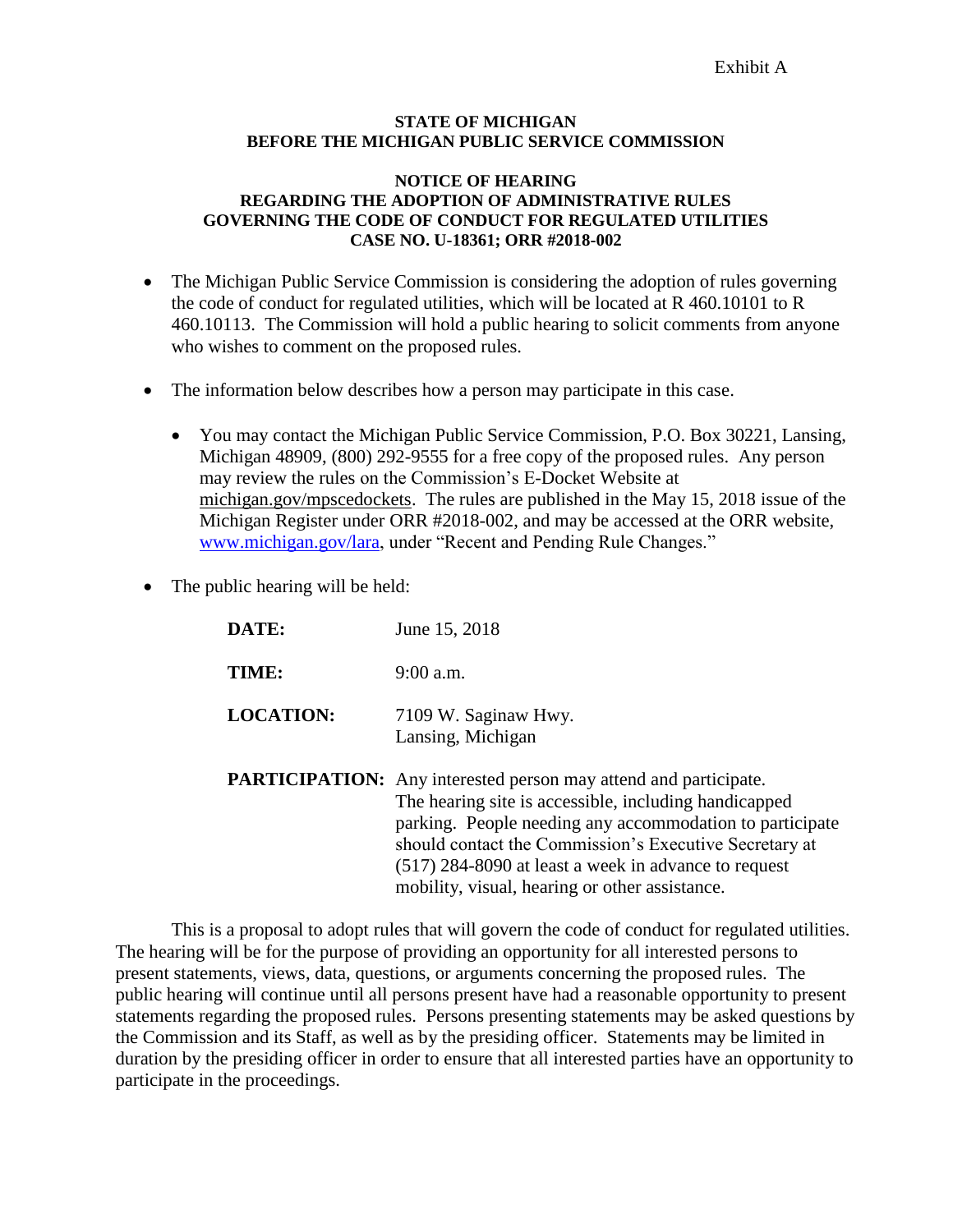Written and electronic comments may be filed with the Commission and must be received no later than 5:00 p.m. on June 29, 2018. Written comments should be sent to the: Executive Secretary, Michigan Public Service Commission, P.O. Box 30221, Lansing, Michigan 48909. Electronic comments may be e-mailed to [mpscedockets@michigan.gov.](mailto:mpscedockets@michigan.gov) If you require assistance, contact Commission staff at (517) 284-8090 or by e-mail at [mpscedockets@michigan.gov.](mailto:mpscedockets@michigan.gov) All information submitted to the Commission in this matter will become public information available on the Commission's website and subject to disclosure. All comments should reference Case No. U-18361. Please do not include information you wish to remain private.

Jurisdiction is pursuant to MCL 460.10ee(1) and MCL 460.55.

May 17, 2018 Lansing, Michigan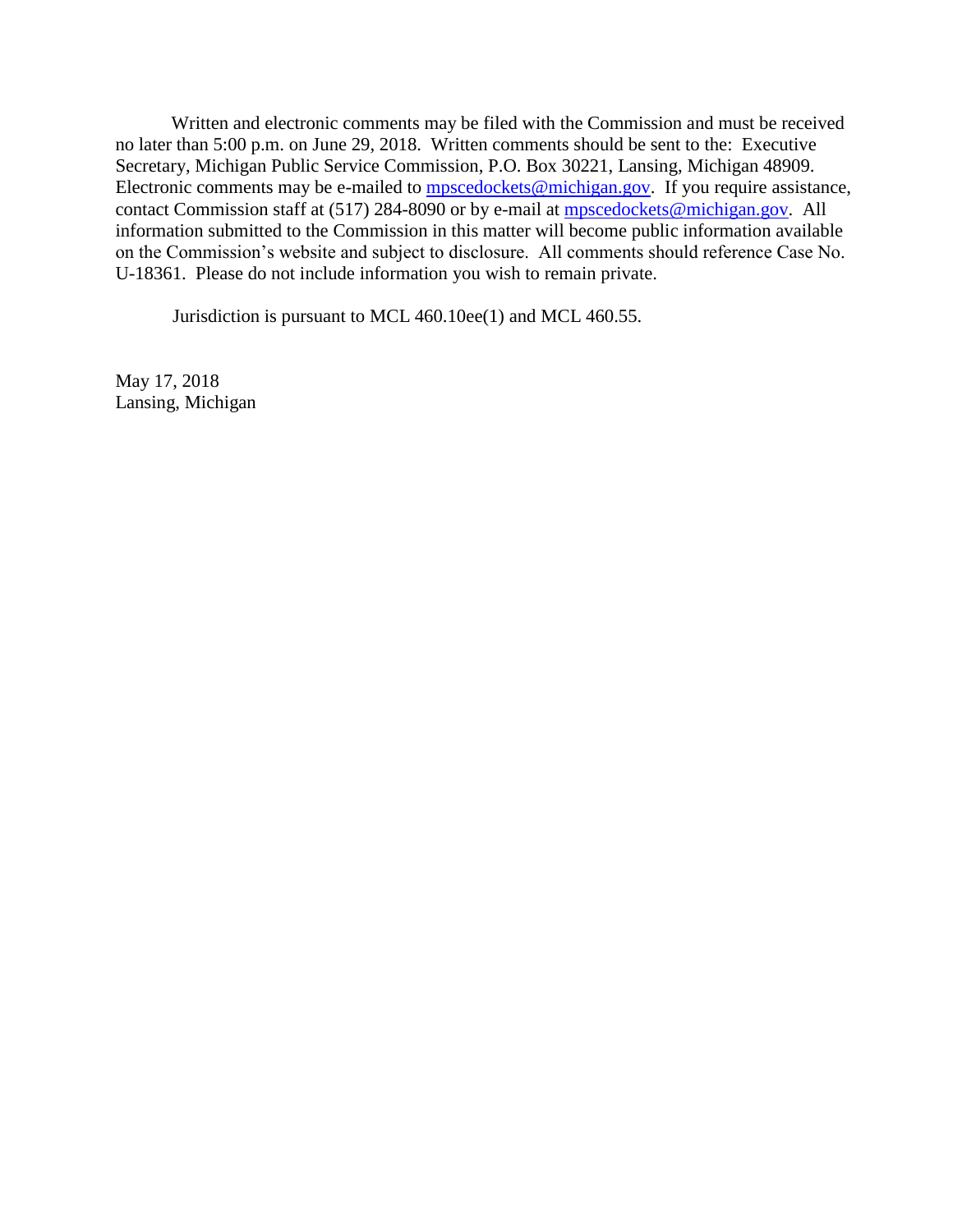# DEPARTMENT OF LICENSING AND REGULATORY AFFAIRS

## PUBLIC SERVICE COMMISSION

#### CODE OF CONDUCT

#### Filed with the Secretary of State on

These rules become effective immediately upon filing with the Secretary of State unless adopted under sections 33, 44, or 45a(6) of the 1969 PA 306. Rules adopted under these sections become effective 7 days after filing with the Secretary of State.

(By authority conferred on the public service commission by section 10ee(1) of 2016 PA 341, MCL 460.10ee(1))

R 460.10101, R 460.10102, R 460.10103, R 460.10104, R 460.10105, R 460.10106, R 460.10107, R 460.10108, R 460.10109, R 460.10110, R 460.10111, R 460.10112, and R 460.10113 are added to the Michigan Administrative Code as follows:

## PART 1. GENERAL PROVISIONS

R 460.10101 Applicability.

 Rule 1. These rules apply to all utilities and alternative electric suppliers subject to the jurisdiction of the commission and the requirements of these rules under section 10ee of 2016 PA 341, MCL 460.10ee.

#### R 460.10102 Definitions.

Rule 2. (1) As used in these rules:

 (a) "Affiliate" means a person or entity that directly or indirectly through 1 or more intermediates, controls, is controlled by, or is under common control with another specified entity. As used in these rules, "control" means, whether through an ownership, beneficial, contractual, or equitable interest, the possession, directly or indirectly, of the power to direct or to cause the direction of the management or policies of a person or entity or the ownership of at least 7% of an entity either directly or indirectly.

 (b) "Alternative electric supplier" means a person selling electric generation service to retail customers in this state as licensed by the commission under section 10a of 2016 PA 341, MCL 460.10a. Alternative electric supplier does not include a person who physically delivers electricity directly to retail customers in this state. An alternative electric supplier is not a public utility, but may be an affiliate of a public utility.

(c) "Commission" means the public service commission.

 (d) "Other entity within the corporate structure" means a division, department, subsidiary, or similar entity within the corporate structure of a utility.

 (e) "Utility" means an electric, steam, or natural gas utility regulated by the public service commission, and an electric or natural gas cooperative.

 (f) "Value-added programs and services" means programs and services that are utility or energy related, including, but not limited to, home comfort and protection, appliance service,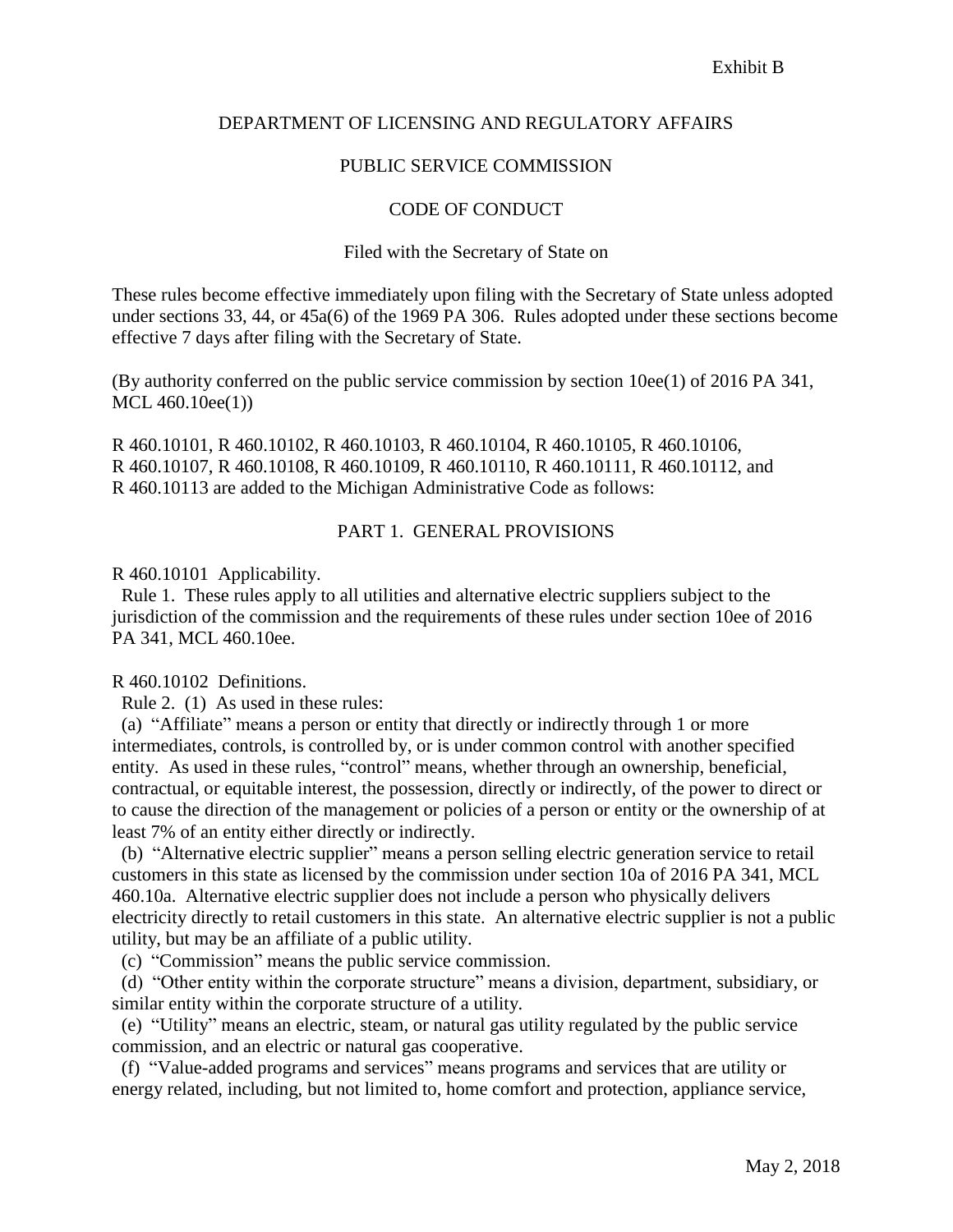building energy performance, alternative energy options, or engineering and construction services. Value-added programs and services do not include energy optimization or energy waste reduction programs paid for by utility customers as part of the regulated rates.

# PART 2. CROSS-SUBSIDIZATION AND PREFERENTIAL TREATMENT

R 460.10103 Preventive measures.

Rule 3. (1) A utility that offers both regulated and unregulated services shall prevent anticompetitive behavior, cross-subsidization, and preferential treatment prohibited by law and these rules. A utility shall be a separate, independent entity from any affiliate providing unregulated programs and services.

 (2) A utility shall not offer unregulated value-added programs and services except through an affiliate or other entity within the corporate structure.

 (3) A utility's regulated services shall not subsidize in any manner, directly or indirectly, the business of its affiliates or other entities within the corporate structure offering unregulated value-added programs or services.

#### R 460.10104 Records.

 Rule 4. (1) A utility shall maintain its books and records separately from those of its affiliates or other entities within the corporate structure offering unregulated value-added programs and services.

 (2) The commission may review records relating to any transaction between a utility and an affiliate, or relating to the offering of unregulated value-added programs and services. At any time, the commission may initiate an investigation into transactions between the utility and its affiliates, or into its offering of value-added programs and services.

 (3) A utility, its affiliates, and other entities within the corporate structure shall keep their books in a manner consistent with generally accepted accounting principles and, where applicable, with the Uniform System of Accounts.

R 460.10105 Sharing of facilities and employees.

 Rule 5. (1) A utility, its affiliates, and other entities within the corporate structure may share facilities, equipment, operating employees, and computer hardware and software with documented protection to prevent discriminatory access to competitively sensitive information, provided that such sharing complies with section 10ee of 2016 PA 341, MCL 460.10ee, and measures are adopted to prevent cross-subsidization and preferential treatment that is otherwise prohibited.

 (2) A utility may transfer employees between the utility and an affiliate alternative electric supplier providing the utility documents those transfers and files semi-annually with the commission a report of each occasion on which an employee of the utility became an employee of an affiliate alternative electric supplier and/or an employee of an affiliate alternative electric supplier became an employee of the utility.

 (3) None of these rules shall be interpreted to require a utility with fewer than 60 employees to maintain separate facilities, operations, or personnel used to deliver regulated services and unregulated programs and services.

R 460.10106 Marketing.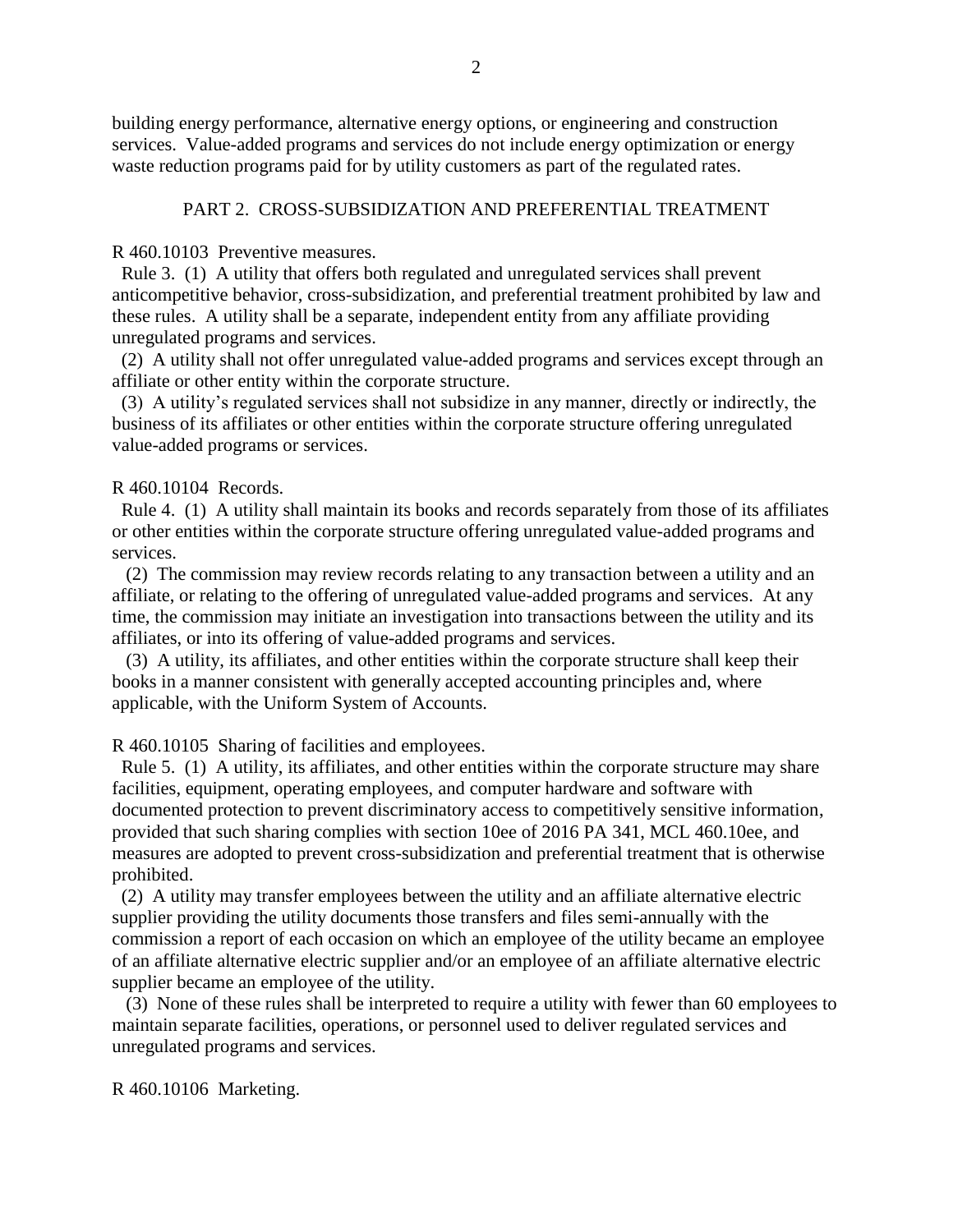Rule 6. (1) A utility, its affiliates, and other entities within the corporate structure offering unregulated value-added programs or services, shall not engage in joint advertising, marketing, or other promotional activities related to the provision of both regulated and unregulated services, nor shall they jointly sell services.

 (2) A utility or affiliate alternative electric supplier shall not provide or offer to provide any customer with preferential treatment or service for doing business with the utility, its affiliates, or other entities within the corporate structure offering unregulated value-added programs or services, nor shall the utility or affiliate alternative electric supplier provide any customer with inferior treatment or service for doing business with an unaffiliated supplier of a similar service.

 (3) A utility shall not condition or otherwise tie the provision of a utility service or the availability of discounts, rates, other charges, fees, rebates, or waivers of terms and conditions to the taking of any goods or services from the utility, its affiliates, or other entities within the corporate structure offering unregulated value-added programs or services.

R 460.10107 Utility and affiliate or alternative electric supplier relationship.

 Rule 7. (1) A utility shall not interfere in the business operations of any alternative electric supplier. This provision includes, but is not limited to, all of the following:

 (a) A utility shall not give the appearance that it speaks on behalf of any alternative electric supplier or affiliate.

 (b) A utility shall not interfere in the contractual relationship between the alternative electric supplier and its customers unless the utility's action is clearly permitted in the contract between the customer and the alternative electric supplier or in tariffs approved by the commission.

 (2) A utility shall not finance or co-sign loans, provide loan guarantees, provide collateral, or be encumbered or allow its assets to be encumbered by affiliates or other entities within the corporate structure. The utility and its assets shall not be the subject of recourse in the event of default by an affiliate or other entity within the corporate structure.

#### PART 3. DISCRIMINATION

R 460.10108 Discrimination.

 Rule 8. (1) A utility shall not discriminate in favor of or against any person, including its affiliates.

 (2) A utility shall not provide any affiliate or other entity within the corporate structure offering unregulated value-added programs or services, or any customer of an affiliate or other entity within the corporate structure offering unregulated value-added programs or services, preferential treatment or any other advantages that are not offered under the same terms and conditions and contemporaneously to other suppliers offering programs or services within the same service territory or to customers of those suppliers.

 (3) If a utility provides to any affiliate alternative electric supplier or customers of an affiliate alternative electric supplier a discount, rebate, fee waiver, or waiver of its regulated tariffed terms and conditions for services or products, it shall contemporaneously offer the same discount, rebate, fee waiver, or waiver to all alternative electric suppliers operating within the utility's service territory or all alternative electric suppliers' customers.

 (4) If a utility provides services or products to any affiliate or other entity within the corporate structure, and the cost of the service or product is not governed by section 10ee(8) of 2016 PA 341, MCL 460.10ee(8), compensation is based upon the higher of fully allocated embedded cost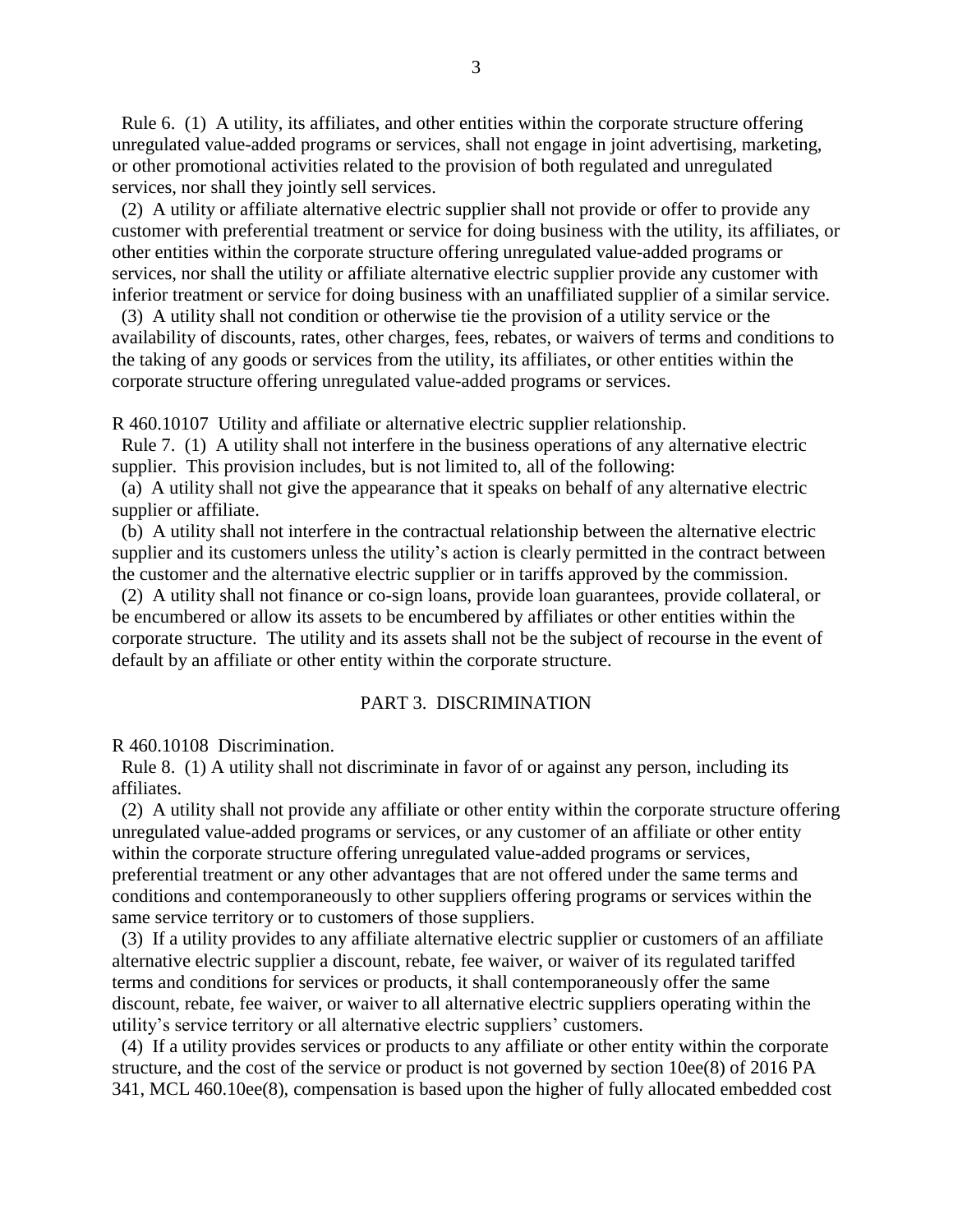or fair market price. If an affiliate or other entity within the corporate structure provides services or products to a utility, and the cost of the service or product is not governed by section 10ee(8) of 2016 PA 341, MCL 460.10ee(8), compensation is at the lower of market price or 10% over fully allocated embedded cost. Asset transfers from a utility to an affiliate or other entity within the corporate structure for which the cost is not governed by section 10ee(8) of 2016 PA 341, MCL 460.10ee(8), is at the higher of cost or fair market value. Asset transfers from an affiliate or other entity within the corporate structure to a utility for which the cost is not governed by section 10ee(8) of 2016 PA 341, MCL 460.10ee(8) is at the lower of cost or fair market value.

#### PART 4. INFORMATION SHARING

R 460.10109 Disclosure of information.

Rule 9. (1) Utilities shall comply at all times with applicable data privacy tariffs.

 (2) Every utility that does not have an approved data privacy tariff shall apply to the commission for a data privacy tariff within 90 days of the effective date of these rules.

(3) Prior written approval of the customer is not required for the disclosure of a customer list to a program or service provider of an unregulated value-added program or service in compliance with section  $10ee(10)(a)$  of 2016 PA 341, MCL 460.10ee(10)(a), or to otherwise comply with these rules. A customer list may include only the name and address of a customer.

 (4) Information obtained by a utility in the course of conducting its regulated business shall not be shared directly or indirectly with its affiliates or other entities within the corporate structure offering unregulated value-added programs or services unless that same information is provided to competitors operating in the state on the same terms and conditions and contemporaneously.

 (5) Customer specific consumption or billing data shall not be provided to any affiliate, other entity within the corporate structure offering unregulated value-added programs or services, or alternative electric supplier without prior written approval of the customer.

 (6) If a utility provides non-customer specific, or aggregated, customer information to its affiliate or other entity within the corporate structure offering unregulated value-added programs or services, it must offer the same information on the same terms and conditions, in the same form and manner, and contemporaneously, to all competitors of that affiliate or other entity within the corporate structure. The provision of such data must comply with all applicable data privacy tariffs.

 (7) When disclosure required in subrule (6) of this rule is otherwise allowed, a utility shall not provide its affiliates or other entities within the corporate structure offering unregulated valueadded programs or services with information about the distribution system, including operation and expansion, without offering the same information under the same terms and conditions, in the same form and manner, and contemporaneously, to all licensed alternative electric suppliers and competitors of the affiliate or other entity within the corporate structure that the utility is aware of. The utility shall keep a record of requests for such information, and shall make that record available to the commission upon request.

 (8) A utility shall not provide any information received from or as a result of doing business with a competitor to the utility's affiliate or other entity within the corporate structure offering unregulated value-added programs or services without the written approval of the competitor.

PART 5. REPORTING, OVERSIGHT, AND PENALTIES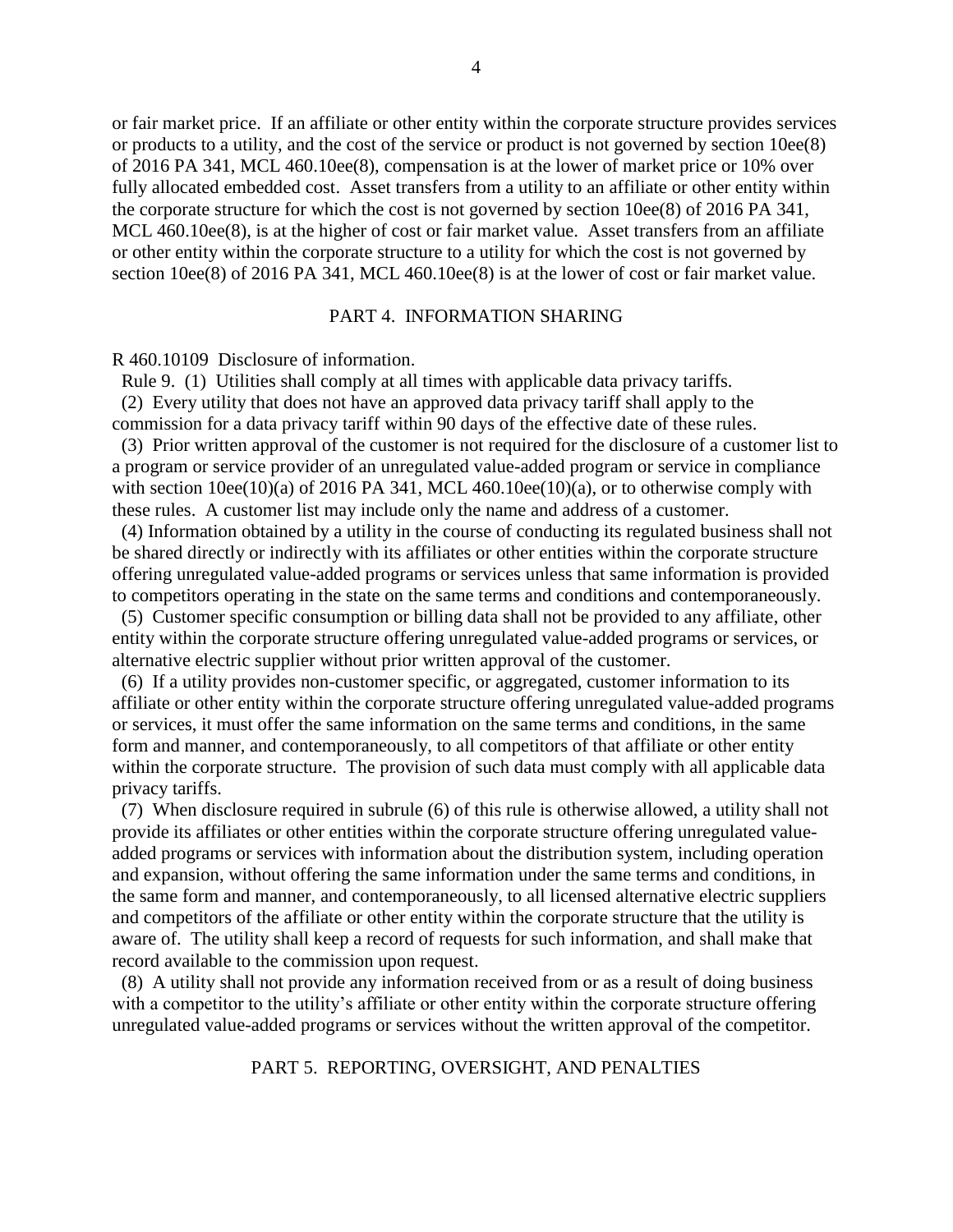R 460.10110 Notification.

 Rule 10. (1) Utilities that intend to offer a value-added program or service shall notify the commission not less than 30 days before offering the new program or service. The written notification shall, at a minimum, provide all of the following:

(a) A detailed description of the new value-added program or service and what it will offer.

 (b) A list of the personnel responsible for management of the value-added program or service and their location within the utility, both physically and within the corporate structure.

 (c) A detailed description of how costs, including but not limited to, billing, postage, and call center costs, will be allocated to the value-added program or service to ensure that there is no cross-subsidization between regulated and unregulated programs or services.

(d)A copy of the business plan for the value-added program or service.

(e) Pro forma financial statements that outline the expected financial performance for each value-added program or service for the next 12 months.

 (2) Utilities shall request a docket for the filing of the notification, and shall thereafter make all annual report filings in that docket.

 (3) A utility that intends to sell or transfer an asset with a market value of \$1,000,000 or more to any affiliate or other entity within the corporate structure shall notify the commission of the impending sale or transfer no less than 30 days before the sale or transfer. An affiliate or other entity within the corporate structure of a utility that intends to sell or transfer an asset with a market value of \$1,000,000 or more to a utility shall notify the commission of the impending sale or transfer no less than 30 days before the sale or transfer. Upon request, the utility, affiliate, or other entity within the corporate structure shall make available to the commission information that demonstrates how the sale or transfer price was determined. Notification shall be in the form of a letter to the director of the regulated energy division of the commission.

R 460.10111 Oversight.

 Rule 11. (1) A utility, its affiliates, and other entities within the corporate structure offering unregulated value-added programs or services shall maintain documentation needed to investigate compliance with section 10ee of 2016 PA 341, MCL 460.10ee, and these rules. All documentation shall be kept at a designated company office in this state, unless the Commission by order has authorized a different location. The utility, its affiliates, and other entities within the corporate structure offering unregulated value-added programs or services shall make this information available for review upon request by the commission or its staff.

 (2) The utility, its affiliates, and other entities within the corporate structure offering unregulated value-added programs or services shall use a documented dispute resolution process separate from any process that might be available from the commission. This dispute resolution process shall address complaints arising from application of these rules. The utility, its affiliates, and other entities within the corporate structure offering unregulated value-added programs or services shall keep a log of all complaints, including the name of the person or entity filing the complaint, the date the complaint was filed, a written statement of the nature of the complaint, and the results of the resolution process.

 (3) A utility, its affiliates, and other entities within the corporate structure offering unregulated value-added programs or services may request a waiver from 1 or more provisions of these rules by filing an application with the commission. The requesting party carries the burden of demonstrating that such a waiver will not impair the development or functioning of the competitive market. Waivers shall be granted for entities that qualify for loans to deploy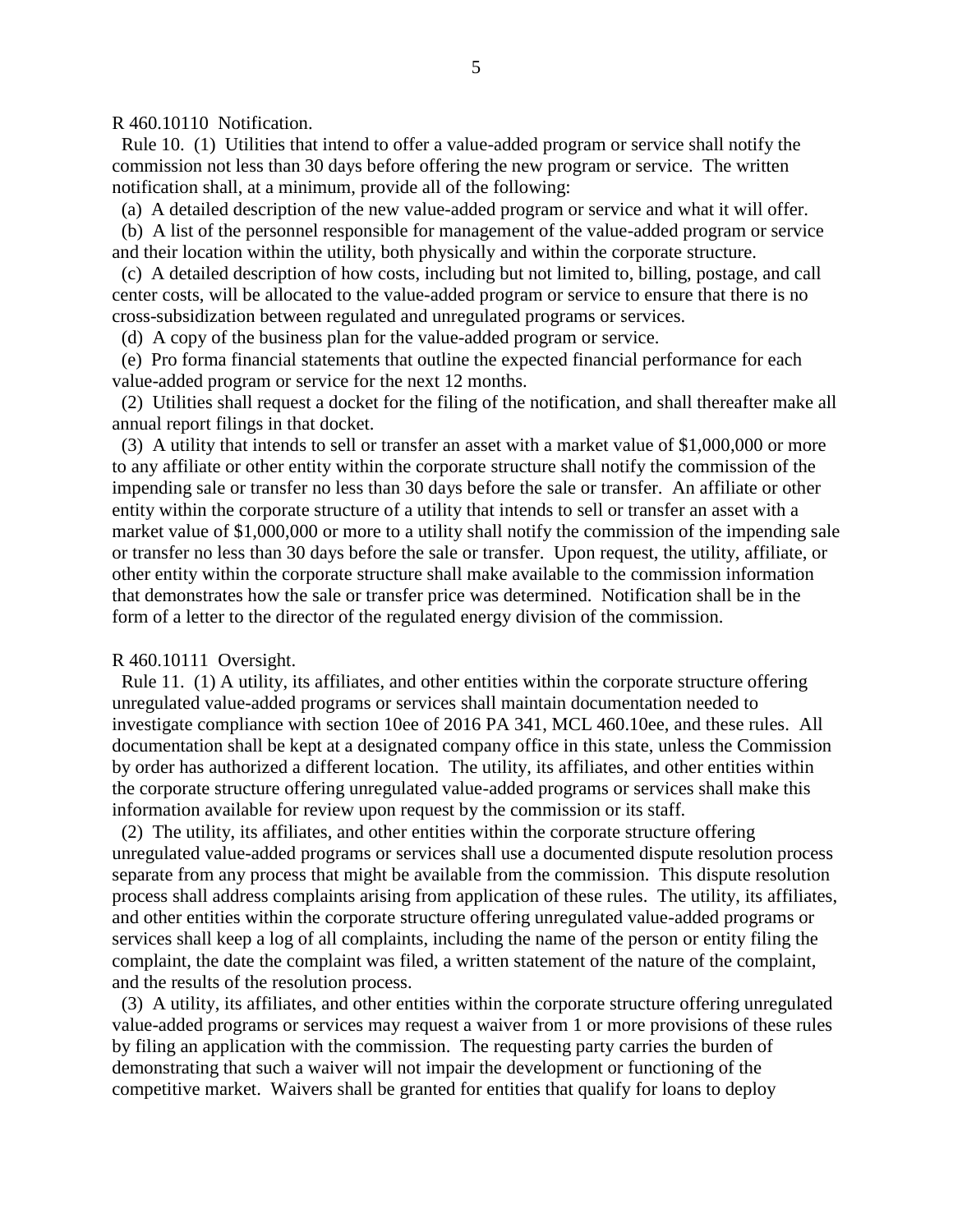broadband services in rural areas under the Rural Electrification Act of 1936, as amended, 7 U.S.C. §901 et seq.

#### R 460.10112 Reporting.

 Rule 12. (1) Utilities shall file the code of conduct annual report information required under section  $10ee(6)(c)$  and  $(15)$ , 2016 PA 341, MCL 460.10ee, no later than April 30 of each year in the docket in which the utility filed its notification for a new program or service, or in a new docket for an existing program or service. Code of conduct annual reports shall include all of the following:

 (a) Designation of a corporate officer of the utility who will oversee compliance with these rules and be available to serve as the commission's primary contact regarding compliance.

 (b) An organizational chart of the parent or holding company showing all regulated entities and affiliates and a description of all programs and services provided between the regulated entity and its affiliates.

 (c) An overview of the report year, including a detailed accounting of how costs were apportioned between the utility and the value-added program or service, expectations for the following year, and any 5-year projections available for each value-added program and service.

 (d) A table illustrating the customer count, revenue, and expense of each value-added program and service.

 (e) A balance sheet, where available, and income statement for each affiliate and value-added program and service, including revenues, less direct and indirect expenses broken out separately. Direct and indirect revenues and expenses shall be separated by category and then aggregated at the direct and indirect levels, and the report shall include gross income, amounts flowed back to ratepayers to reduce rates, and net income. Each category of indirect cost should be accompanied by formulas/calculations/allocations showing how they have been derived.

 (f) General ledger and trial balance for each value-added program and service shall be provided to the commission staff separately on a USB thumb drive or other appropriate technological device with formulas intact.

 (g) The number and type of complaints received in the prior calendar year regarding code of conduct issues from customers, alternative electric suppliers, or any other person or entity, and a summary of the resolution of any complaint that occurred during the calendar year.

 (h) The number of times during the prior calendar year that customer information was provided to an affiliate or competing provider of an unregulated value-added program or service, the identity of the affiliate or competing provider, and a description of the information shared.

 (i) A description of the nature of each transaction with an affiliate or other entity within the corporate structure and of the basis for the cost allocation and pricing established in each transaction.

 (j) Annual balance sheets and income statements of the non-regulated subsidiaries, affiliates, and other entities within the corporate structure of the utility offering value-added programs or services.

 (k) Reports of internal audits conducted by the utility regarding transactions between the utility and its affiliates, or transactions between the utility and other entities within the corporate structure offering value-added programs or services.

 (2) The annual report shall be signed by the designated corporate officer or a person responsible for each value-added program and service attesting to the accuracy of the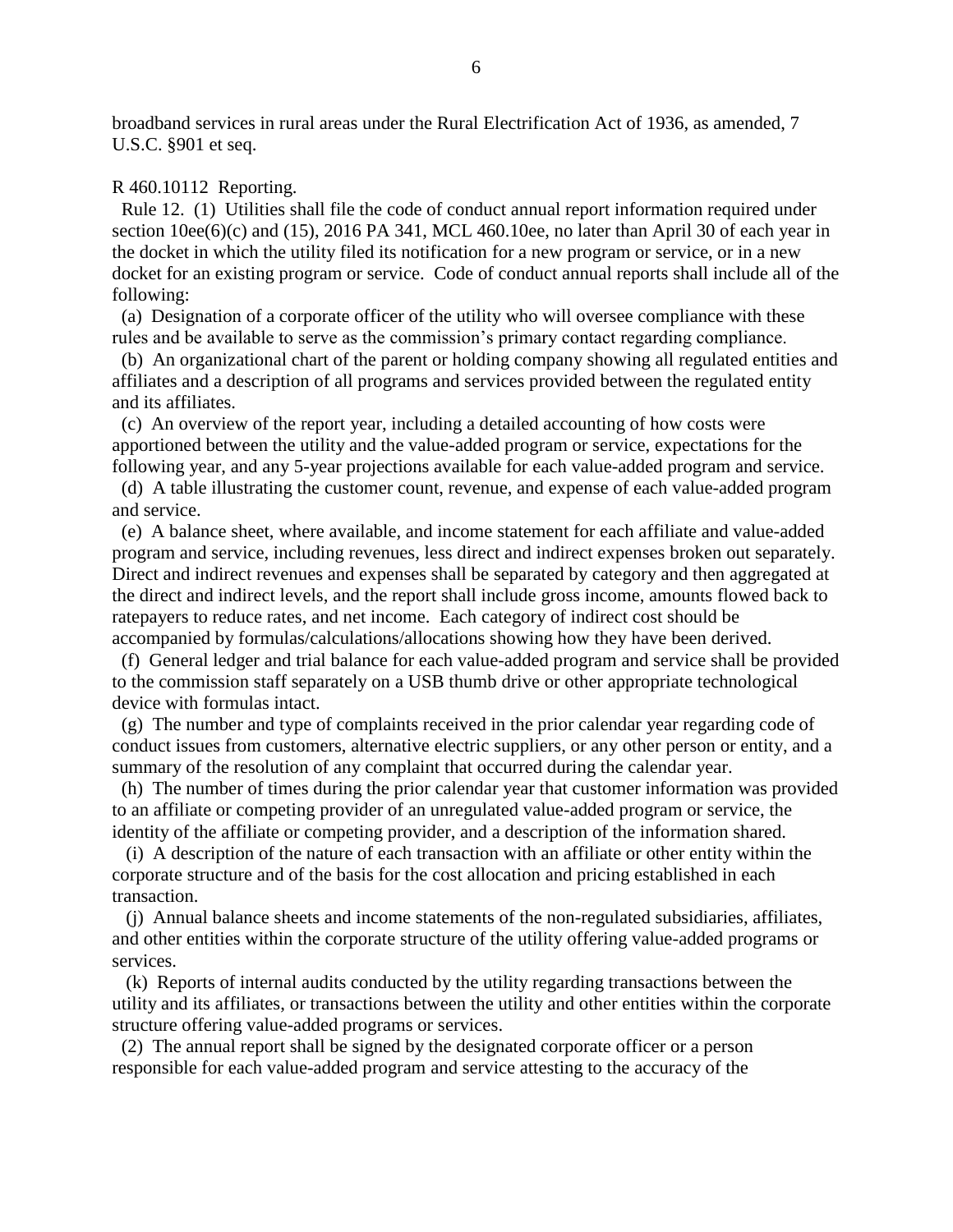information in the annual report and certifying that there is no cross-subsidization between regulated and non-regulated utility programs and services.

 (3) Copies of federal income tax returns for utilities, affiliates, and, where applicable, other entities within the corporate structure, shall be available to the commission for inspection and review.

R 460.10113 Penalties.

 Rule 13. Penalties for violations of these rules are as provided in sections 10c and 10ee(14) of 2016 PA 341, MCL 460.10c, and MCL 460.10ee(14).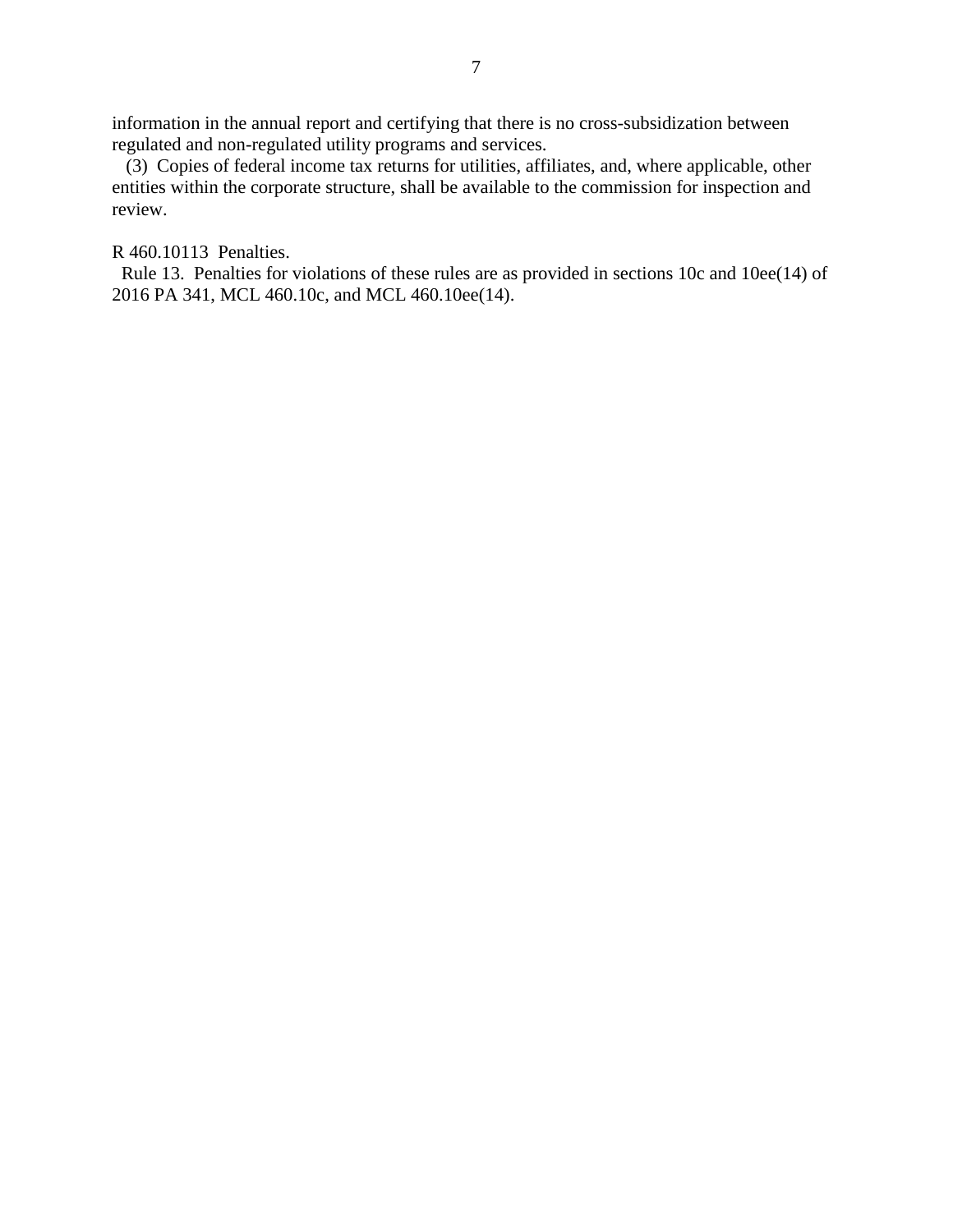# P R O O F O F S E R V I C E

STATE OF MICHIGAN )

Case No. U-18361

County of Ingham )

Lisa Felice being duly sworn, deposes and says that on May 17, 2018 A.D. she electronically notified the attached list of this **Commission Order via e-mail transmission**, to the persons as shown on the attached service list (Listserv Distribution List).

Lisa Felice

Lisa Felice

\_\_\_\_\_\_\_\_\_\_\_\_\_\_\_\_\_\_\_\_\_\_\_\_\_\_\_\_\_\_\_\_\_\_\_\_\_\_\_

 Subscribed and sworn to before me This 17th day of May 2018

\_\_\_\_\_\_\_\_\_\_\_\_\_\_\_\_\_\_\_\_\_\_\_\_\_\_\_\_\_\_\_\_\_\_\_\_\_

Tina L. Bibbs Notary Public, Clinton County, Michigan As acting in Eaton County My Commission Expires: November 13, 2021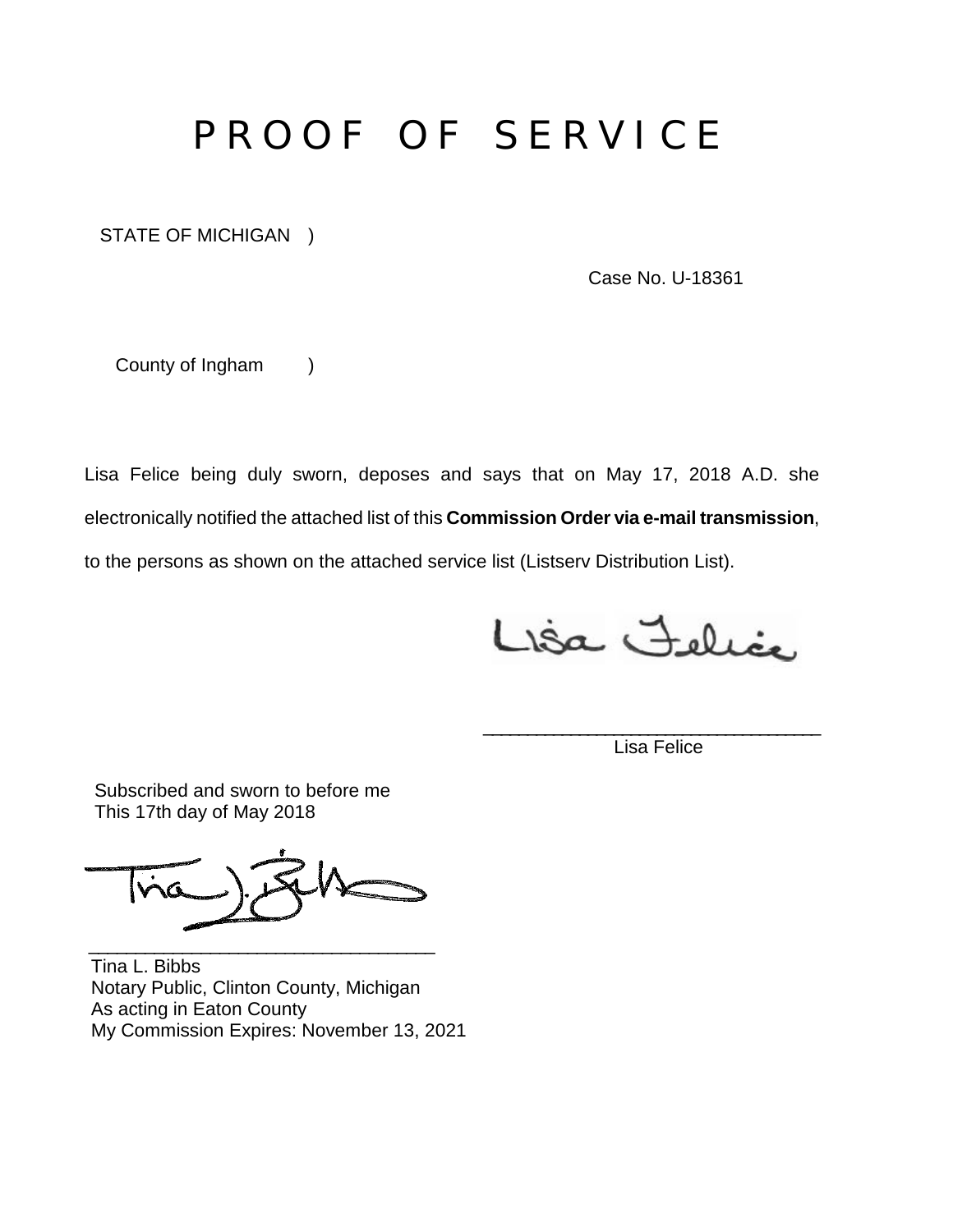# **GEMOTION DISTRIBUTION SERVICE LIST**

[kadarkwa@itctransco.com](mailto:kadarkwa@itctransco.com) ITC tilundgren@varnumlaw.com Energy Michigan [lachappelle@varnumlaw.com](mailto:lachappelle@varnumlaw.com) Energy Michigan [CBaird-Forristall@MIDAMERICAN.COM](mailto:CBaird-Forristall@MIDAMERICAN.COM) Mid American [david.d.donovan@XCELENERGY.COM](mailto:david.d.donovan@XCELENERGY.COM) Xcel Energy [ddasho@cloverland.com](mailto:ddasho@cloverland.com) Cloverland [bmalaski@cloverland.com](mailto:bmalaski@cloverland.com) Cloverland [vobmgr@UP.NET](mailto:vobmgr@UP.NET) Village of Baraga [braukerL@MICHIGAN.GOV](mailto:braukerL@MICHIGAN.GOV) Linda Brauker [info@VILLAGEOFCLINTON.ORG](mailto:info@VILLAGEOFCLINTON.ORG) Village of Clinton [jgraham@HOMEWORKS.ORG](mailto:jgraham@HOMEWORKS.ORG) Tri-County Electric Co-Op [mkappler@HOMEWORKS.ORG](mailto:mkappler@HOMEWORKS.ORG) Tri-County Electric Co-Op [psimmer@HOMEWORKS.ORG](mailto:psimmer@HOMEWORKS.ORG) Tri-County Electric Co-Op [aurora@FREEWAY.NET](mailto:aurora@FREEWAY.NET) Aurora Gas Company [frucheyb@DTEENERGY.COM](mailto:frucheyb@DTEENERGY.COM) Citizens Gas Fuel Company [mpscfilings@CMSENERGY.COM](mailto:mpscfilings@CMSENERGY.COM) Consumers Energy Company [jim.vansickle@SEMCOENERGY.COM](mailto:jim.vansickle@SEMCOENERGY.COM) SEMCO Energy Gas Company [kay8643990@YAHOO.COM](mailto:kay8643990@YAHOO.COM) Superior Energy Company [ebrushford@UPPCO.COM](mailto:ebrushford@UPPCO.COM) Upper Peninsula Power Company [christine.kane@we-energies.com](mailto:christine.kane@we-energies.com) WEC Energy Group [jlarsen@uppco.com](mailto:jlarsen@uppco.com) Upper Peninsula Power Company [dave.allen@TEAMMIDWEST.COM](mailto:dave.allen@TEAMMIDWEST.COM) Midwest Energy Coop [bob.hance@teammidwest.com](mailto:bob.hance@teammidwest.com) Midwest Energy Coop [tharrell@ALGERDELTA.COM](mailto:tharrell@ALGERDELTA.COM) Alger Delta Cooperative [tonya@CECELEC.COM](mailto:tonya@CECELEC.COM) Cherryland Electric Cooperative [bscott@GLENERGY.COM](mailto:bscott@GLENERGY.COM) Great Lakes Energy Cooperative [sculver@glenergy.com](mailto:sculver@glenergy.com) Great Lakes Energy Cooperative [panzell@glenergy.com](mailto:panzell@glenergy.com) Great Lake Energy Cooperative [dmartos@LIBERTYPOWERCORP.COM](mailto:dmartos@LIBERTYPOWERCORP.COM) Liberty Power Delaware (Holdings) [kmarklein@STEPHENSON-MI.COM](mailto:kmarklein@STEPHENSON-MI.COM) Stephson Utilities Department [debbie@ONTOREA.COM](mailto:debbie@ONTOREA.COM) **Ontonagon County Rural Elec** [dbraun@TECMI.COOP](mailto:dbraun@TECMI.COOP) Thumb Electric [rbishop@BISHOPENERGY.COM](mailto:rbishop@BISHOPENERGY.COM) Bishop Energy [mkuchera@AEPENERGY.COM](mailto:mkuchera@AEPENERGY.COM) AEP Energy [todd.mortimer@CMSENERGY.COM](mailto:todd.mortimer@CMSENERGY.COM) CMS Energy [jkeegan@justenergy.com](mailto:jkeegan@justenergy.com) Just Energy Solutions [david.fein@CONSTELLATION.COM](mailto:david.fein@CONSTELLATION.COM) Constellation Energy [kate.stanley@CONSTELLATION.COM](mailto:kate.stanley@CONSTELLATION.COM) Constellation Energy [kate.fleche@CONSTELLATION.COM](mailto:kate.fleche@CONSTELLATION.COM) Constellation New Energy [mpscfilings@DTEENERGY.COM](mailto:mpscfilings@DTEENERGY.COM) DTE Energy [bgorman@FIRSTENERGYCORP.COM](mailto:bgorman@FIRSTENERGYCORP.COM) First Energy [vnguyen@MIDAMERICAN.COM](mailto:vnguyen@MIDAMERICAN.COM) MidAmerican Energy [rarchiba@FOSTEROIL.COM](mailto:rarchiba@FOSTEROIL.COM) My Choice Energy

[sharonkr@PIEG.COM](mailto:sharonkr@PIEG.COM) Presque Isle Electric & Gas Cooperative, INC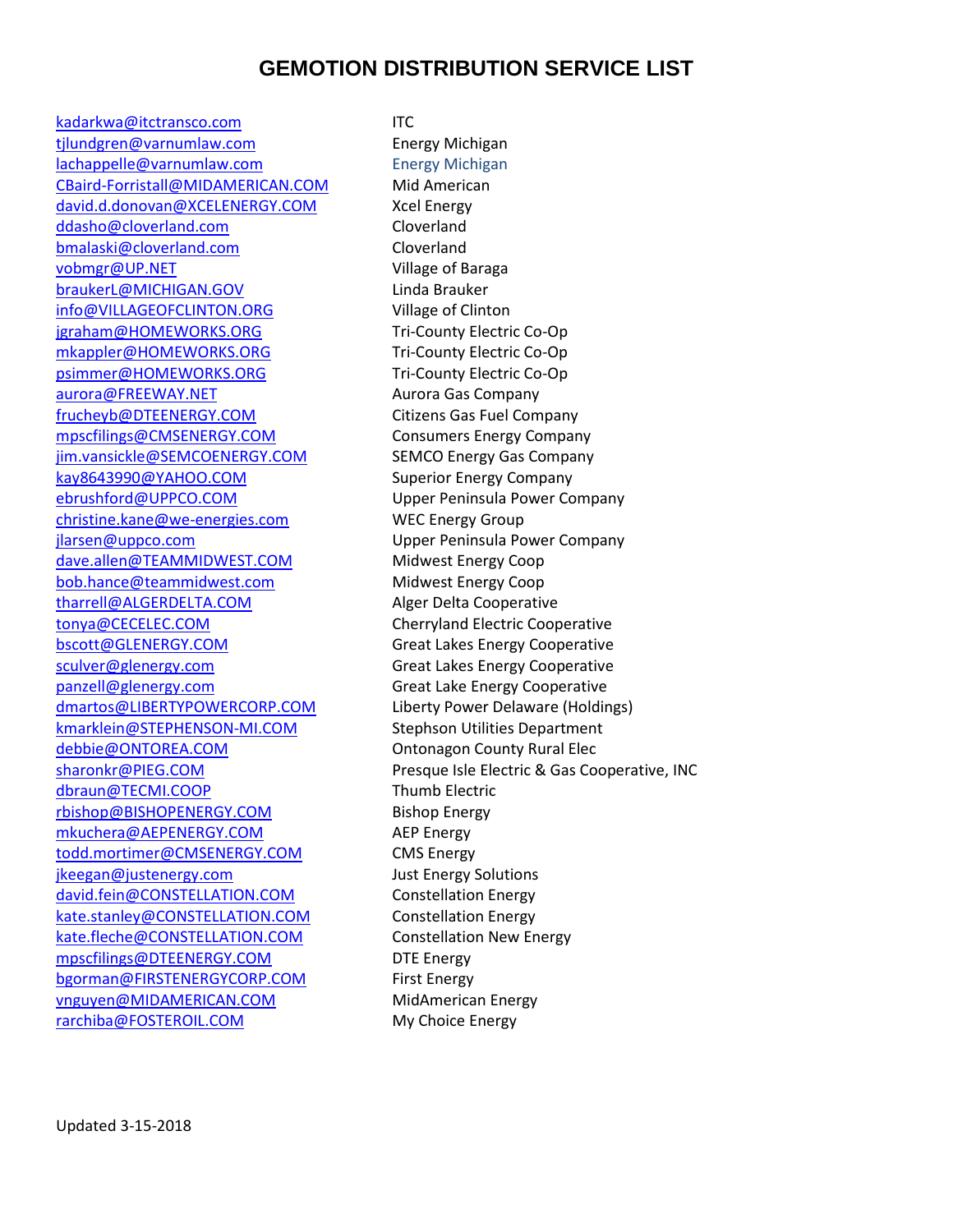# **GEMOTION DISTRIBUTION SERVICE LIST**

[greg.bass@calpinesolutions.com](mailto:greg.bass@calpinesolutions.com) Calpine Energy Solutions [rabaey@SES4ENERGY.COM](mailto:rabaey@SES4ENERGY.COM) Santana Energy [john.r.ness@XCELENERGY.COM](mailto:john.r.ness@XCELENERGY.COM) Xcel Energy [cityelectric@ESCANABA.ORG](mailto:cityelectric@ESCANABA.ORG) City of Escanaba [crystalfallsmgr@HOTMAIL.COM](mailto:crystalfallsmgr@HOTMAIL.COM) City of Crystal Falls [felicel@MICHIGAN.GOV](mailto:felicel@MICHIGAN.GOV) Lisa Felice [mmann@USGANDE.COM](mailto:mmann@USGANDE.COM) Michigan Gas & Electric [mpolega@GLADSTONEMI.COM](mailto:mpolega@GLADSTONEMI.COM) City of Gladstone [rlferguson@INTEGRYSGROUP.COM](mailto:rlferguson@INTEGRYSGROUP.COM) Integrys Group [lrgustafson@CMSENERGY.COM](mailto:lrgustafson@CMSENERGY.COM) Lisa Gustafson [tahoffman@CMSENERGY.COM](mailto:tahoffman@CMSENERGY.COM) Tim Hoffman [daustin@IGSENERGY.COM](mailto:daustin@IGSENERGY.COM) Interstate Gas Supply Inc [krichel@DLIB.INFO](mailto:krichel@DLIB.INFO) Thomas Krichel [cityelectric@BAYCITYMI.ORG](mailto:cityelectric@BAYCITYMI.ORG) Bay City Electric Light & Power [Stephen.serkaian@lbwl.com](mailto:Stephen.serkaian@lbwl.com) Lansing Board of Water and Light [George.stojic@lbwl.com](mailto:George.stojic@lbwl.com) Lansing Board of Water and Light [jreynolds@MBLP.ORG](mailto:jreynolds@MBLP.ORG) Marquette Board of Light & Power [bschlansker@PREMIERENERGYLLC.COM](mailto:bschlansker@PREMIERENERGYLLC.COM) Premier Energy Marketing LLC [ttarkiewicz@CITYOFMARSHALL.COM](mailto:ttarkiewicz@CITYOFMARSHALL.COM) City of Marshall [d.motley@COMCAST.NET](mailto:d.motley@COMCAST.NET) Doug Motley [blaird@michigan.gov](mailto:blaird@michigan.gov) Dan Blair [mpauley@GRANGERNET.COM](mailto:mpauley@GRANGERNET.COM) Marc Pauley [ElectricDept@PORTLAND-MICHIGAN.ORG](mailto:ElectricDept@PORTLAND-MICHIGAN.ORG) City of Portland [gdg@alpenapower.com](mailto:gdg@alpenapower.com) Alpena Power [dbodine@LIBERTYPOWERCORP.COM](mailto:dbodine@LIBERTYPOWERCORP.COM) Liberty Power [leew@WVPA.COM](mailto:leew@WVPA.COM) Wabash Valley Power [kmolitor@WPSCI.COM](mailto:kmolitor@WPSCI.COM) Wolverine Power [ham557@GMAIL.COM](mailto:ham557@GMAIL.COM) Lowell S. [AKlaviter@INTEGRYSENERGY.COM](mailto:AKlaviter@INTEGRYSENERGY.COM) litegrys Energy Service, Inc WPSES [BusinessOffice@REALGY.COM](mailto:BusinessOffice@REALGY.COM) Realgy Energy Services [landerson@VEENERGY.COM](mailto:landerson@VEENERGY.COM) Volunteer Energy Services [Ldalessandris@FES.COM](mailto:Ldalessandris@FES.COM) First Energy Solutions [mbarber@HILLSDALEBPU.COM](mailto:mbarber@HILLSDALEBPU.COM) Hillsdale Board of Public Utilities [djtyler@MICHIGANGASUTILITIES.COM](mailto:djtyler@MICHIGANGASUTILITIES.COM) Michigan Gas Utilities/Qwest [donm@BPW.ZEELAND.MI.US](mailto:donm@BPW.ZEELAND.MI.US) Zeeland Board of Public Works [Teresa.ringenbach@directenergy.com](mailto:Teresa.ringenbach@directenergy.com) Direct Energy [christina.crable@directenergy.com](mailto:christina.crable@directenergy.com) Direct Energy [angela.schorr@directenergy.com](mailto:angela.schorr@directenergy.com) Direct Energy [ryan.harwell@directenergy.com](mailto:ryan.harwell@directenergy.com) Direct Energy [johnbistranin@realgy.com](mailto:johnbistranin@realgy.com) Realgy Corp. [jweeks@mpower.org](mailto:jweeks@mpower.org) Jim Weeks [mgobrien@aep.com](mailto:mgobrien@aep.com) Indiana Michigan Power Company

[cborr@WPSCI.COM](mailto:cborr@WPSCI.COM) Spartan Renewable Energy, Inc. (Wolverine Power Marketing Corp) [mrzwiers@INTEGRYSGROUP.COM](mailto:mrzwiers@INTEGRYSGROUP.COM) Michigan Gas Utilities/Upper Penn Power/Wisconsin